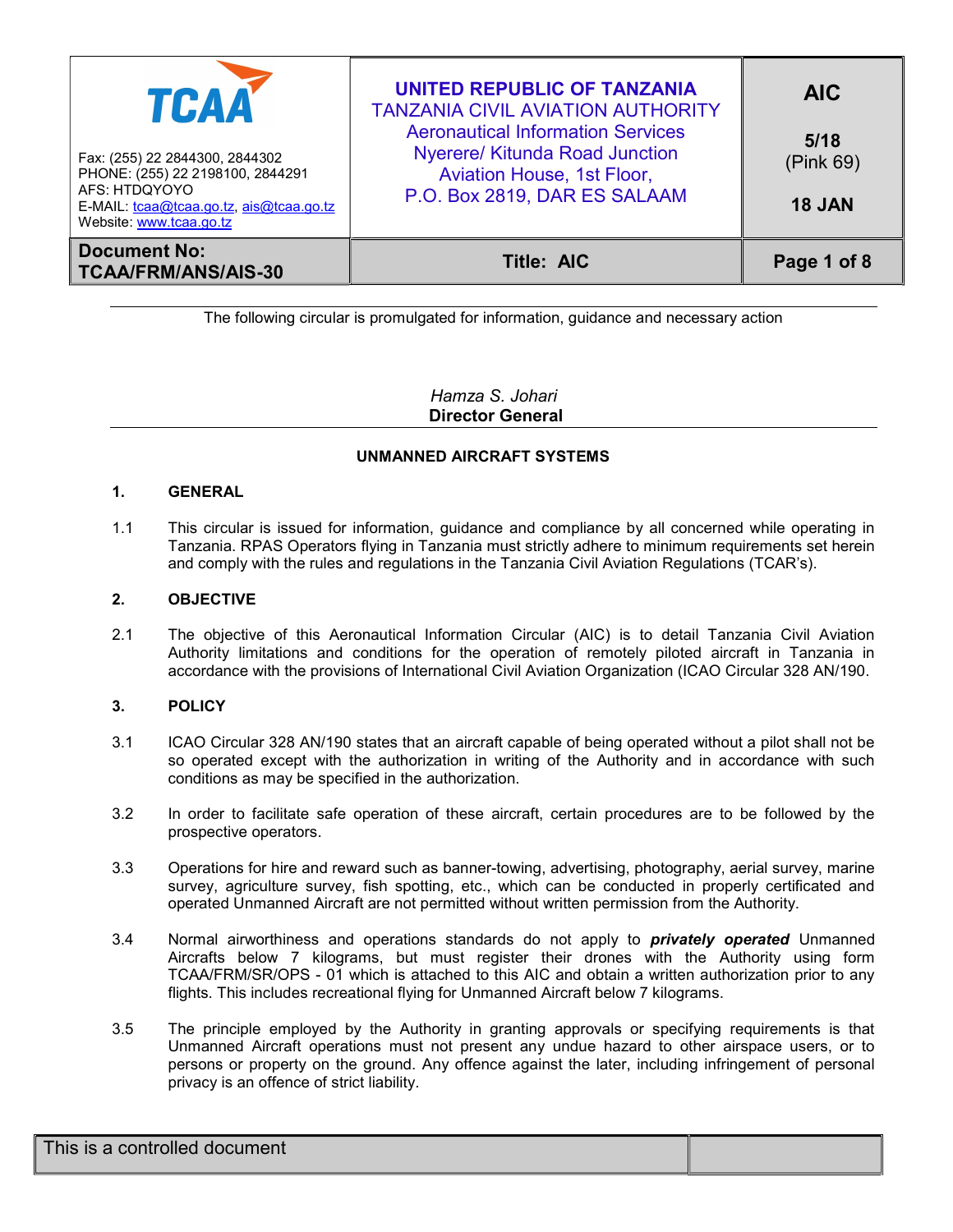| <b>Document No:</b><br><b>TCAA/FRM/ANS/AIS-30</b> | <b>Title: AIC</b> | Page 2 of 8 |
|---------------------------------------------------|-------------------|-------------|
|---------------------------------------------------|-------------------|-------------|

- 3.6 All Unmanned Aircraft used commercially must meet internationally recognized standards, and the persons or organizations that construct, maintain, and operate them must be qualified or certificated in an acceptable manner.
- 3.7 The Authority will become involved in the certification of Unmanned Aircraft or the persons who operate them, but will accept such certification from internationally recognized bodies set up to perform these functions. The following bodies are considered acceptable and any other internationally recognized body acceptable to the Authority as an equivalent:
	- i. The British Model Flying Association
	- ii. Model Flying New Zealand
	- iii. Model Aeronautical Association of Australia
	- iv. Model Aeronautics Association of Canada
	- v. Federal Aviation Administration FAA (UAS Division Certification)
	- vi. Civil Aviation Safety Authority (CASA)
	- vii. New Zealand Civil Aviation Authority (NZ CAA)
	- viii. United Kingdom Civil Aviation Authority (UK CAA)
	- ix. European Aviation Safety Agency (EASA)
	- x. Civil Aviation Authority South Africa (SACAA)

## 3.8 Accident Reporting

## 3.8.1 Summary:

To ensure proper oversight of Unmanned Aircraft operations, any Unmanned Aircraft operation that results in

- i. Any injury to a person; or
- ii. Damage to property other than the Unmanned Aircraft

Unmanned Aircraft operators are required to report to Tanzania Civil Aviation Authority (TCAA) and Tanzania Aircraft Investigation Branch (TAAIB) at the following physical address and contact details: -

Chief Inspector of Aircraft Accidents: Ministry of Works, Transport and Communications Tanzania Aircraft Accident Investigation Branch, Tancot House, 2 Pamba Street, 11476 Dar Es Salaam Tel: +255 222137650 – 6, Fax: +255 222112751 / +255 222136462 Website: www.mot.go.tz Email: info@mot.go.tz; permsec@mot.go.tz

Reports shall be dispatched within 48 hours of the occurrence coming to the knowledge of the person making the report. Should this report be incomplete, a further report containing this information must be made within 48 hours of the information becoming available.

## 3.8.2 Use:

The above requirements would be used by the TCAA to ensure proper oversight of Unmanned Aircraft operations. A report of an accident that resulted in an injury to a person or property damage may serve to initiate an TAAIB and TCAA investigation into whether TCAA regulations were violated.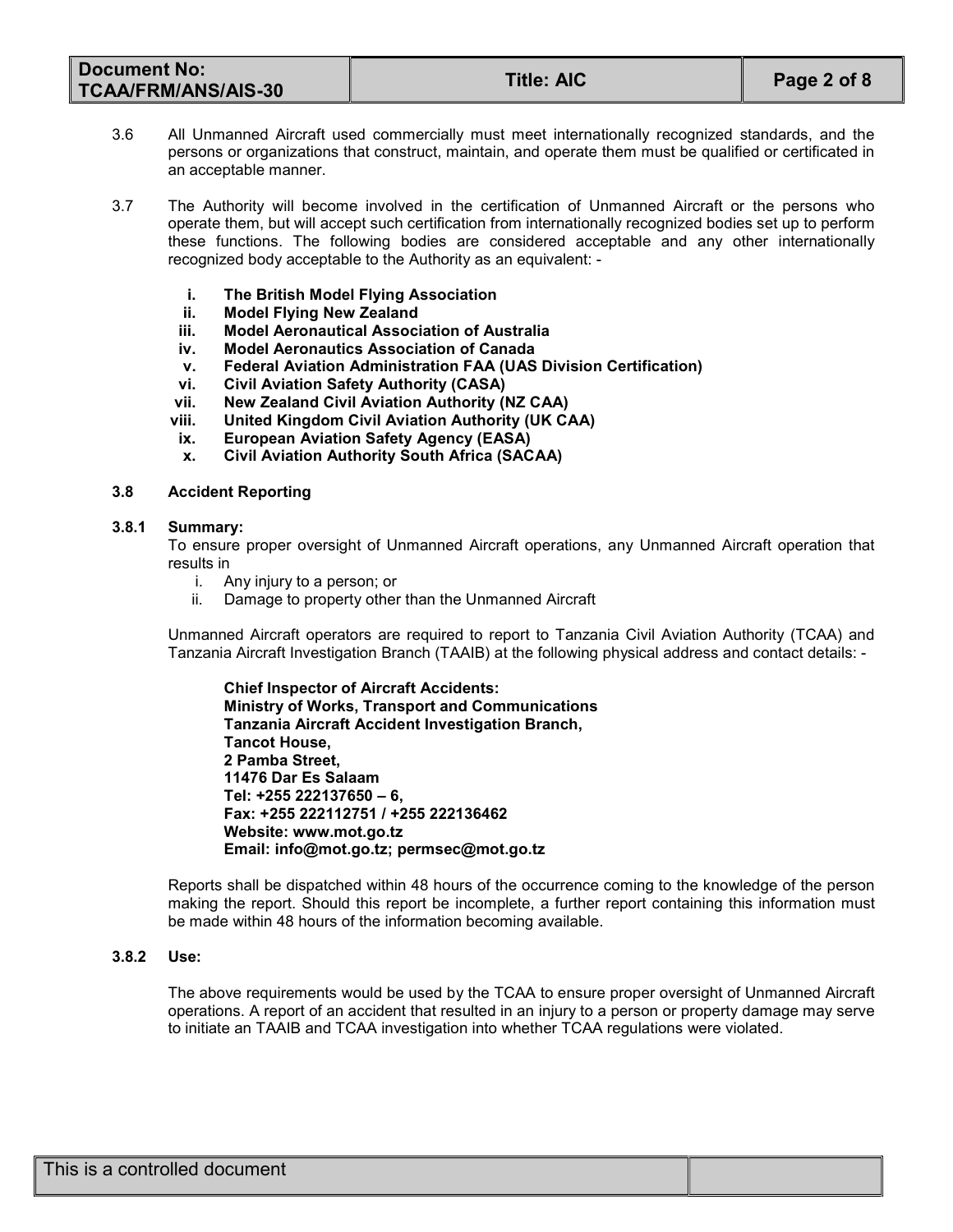| <b>Document No:</b>        | <b>Title: AIC</b> |             |
|----------------------------|-------------------|-------------|
| <b>TCAA/FRM/ANS/AIS-30</b> |                   | Page 3 of 8 |

#### 4.0 DEFINITIONS

- 4.1 For the purposes of this AIC, Unmanned Aircraft has the equivalent meaning to Remotely Piloted Aircraft Systems (RPAS).
- 4.2 "Unmanned Aircraft" are classified in THREE weight divisions:
	- i. Light: MTOW less than 7KG
	- ii. Medium: MTOW 7KG 150KG
	- iii. Large: MTOW greater than 150KG

and TWO operating capabilities:

- i. Visual Line of Sight (VLOS)<br>ii. Bevond Visual Line of Sight
- Beyond Visual Line of Sight (BVLOS)
- 4.3 "Visual Meteorological Conditions" means meteorological conditions expressed in terms of visibility, distance from cloud, and ceiling equal to or better than specified minima. (ICAO Annex 2: Rules of the Air). Essentially, they are:
	- i. When above 3,000FT or 1,000FT above terrain, whichever is higher:
		- a) 1,500M horizontally and 1,000FT vertically from cloud;
		- b) Flight visibility 5KM below 10,000FT and 8KM above 10,000FT.
	- ii. When below 3,000FT or 1,000FT above terrain, whichever is higher:
		- a) Clear of cloud and in sight of the surface;
		- b) Flight visibility of 5KM.

# 5.0 AIRWORTHINESS STANDARDS (MEDIUM AND LARGE RPAS ONLY)

- 5.1 Unmanned Aircraft will not be accepted onto the Tanzania register unless they have been designed, constructed, and tested to acceptable design standards. The following standards are considered acceptable, EASA-E.Y013-01 - Airworthiness Certification of Unmanned Aircraft Systems (UAS) and any other international standard acceptable to the Authority.
- 5.2 The Unmanned Aircraft type mentioned in 5.1 must also have a proven acceptable safety record.
- 5.3 Previously operated Unmanned Aircraft will not be accepted unless they have been owned, since new, by the person who is importing them. In this case, a change of ownership may not be accepted until the aircraft has been in Tanzania for twelve months unless approved otherwise by the Authority.
- 5.4 Construction and Certification of any Unmanned Aircraft in this chapter must be under the auspices of one of the organizations specified in paragraph 3.7, and in compliance with the appropriate requirements specified in paragraph 5.1.
- 5.5 Continuing maintenance of the aircraft must be in compliance with the instructions in the aircraft flight manual.
- 5.6 When the Authority is satisfied that the above requirements have been met, the Unmanned Aircraft will be issued with a permit to operate, endorsed with the appropriate limitations.
- 5.7 Renewal of permits to fly will normally be for a period of TWELVE (12) months.

| This is a controlled document |  |
|-------------------------------|--|
|                               |  |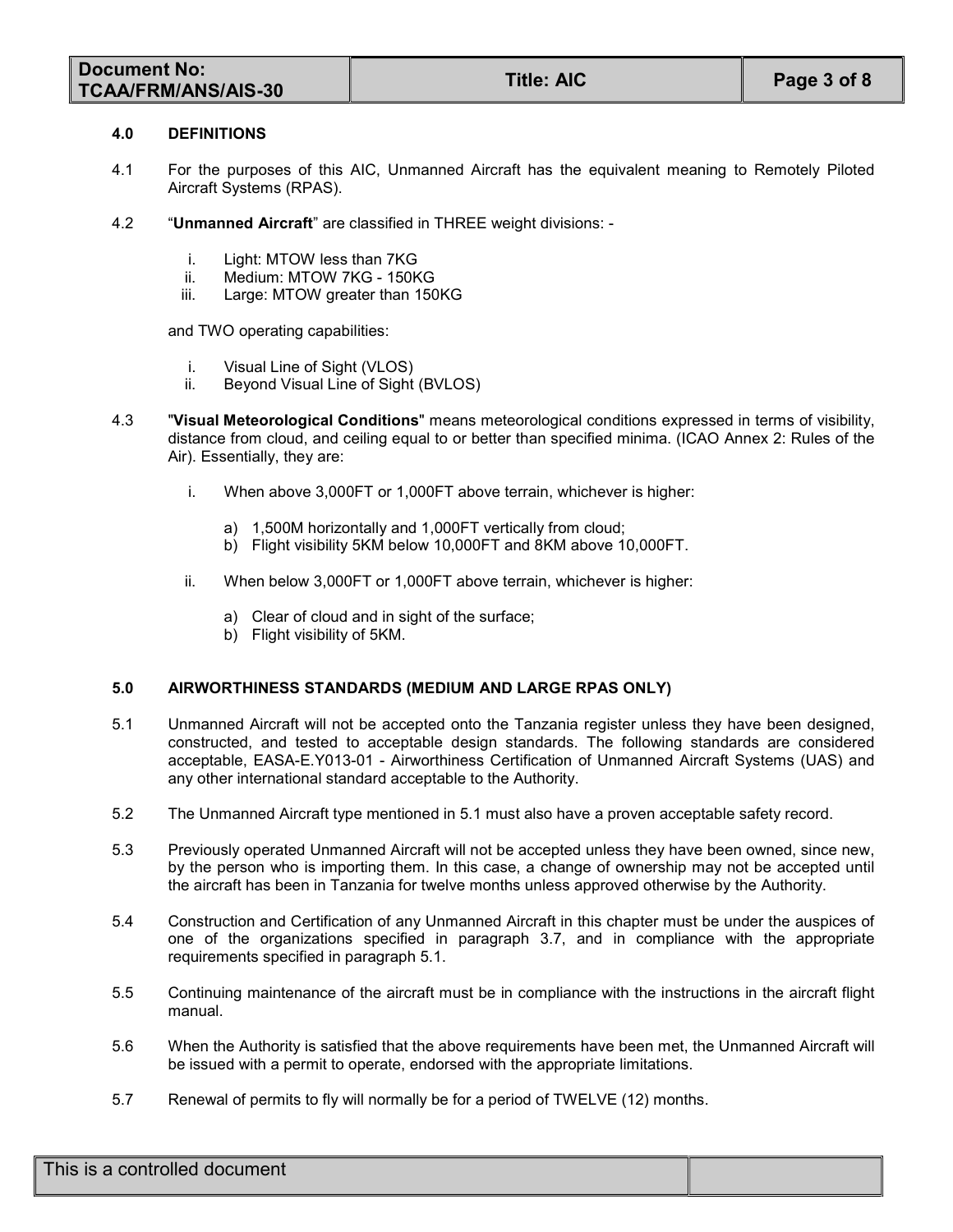| Document No:               | <b>Title: AIC</b> |             |  |
|----------------------------|-------------------|-------------|--|
| <b>TCAA/FRM/ANS/AIS-30</b> |                   | Page 4 of 8 |  |

#### 6.0 APPLICATION FOR THE ISSUE OF AUTHORIZATIONS

- 6.1 An applicant for the issue of a Permit to fly a medium to large unmanned aircraft must submit the following:
	- a) An approval to Operate from the Ministry of Defense.
	- b) Evidence that the aircraft type has been previously certified to an acceptable design code.
	- c) A report from a competent person demonstrating that the type has a safety record in service, acceptable to the Authority for its intended use.
	- d) A report from a competent person certifying that the actual aircraft conforms to the type to which the established safety record is related.
	- e) In the case of used unmanned aircraft, complete records to demonstrate that the aircraft has been maintained and overhauled as required.
	- f) An unmanned aircraft flight manual appropriate to the original type certification.
	- g) Evidence to satisfy the Authority of the competence of the person nominated to carry out test flights. This must be agreed by the Authority prior to test flights being conducted.
	- h) Satisfactory ground and flight test reports to a format previously agreed by the Authority.
	- i) A maintenance inspection programme. This must include details of any special techniques specified by the manufacturer, and details of each mandatory replacement or inspection interval.
	- j) Maintenance instructions regarding disassembly, transport, storage, and reassembly to airworthy condition where major components are designed to be removed for this purpose.
	- k) Evidence to satisfy the Authority of the competence of the person nominated to maintain the aircraft.
	- l) A Company Operations Manual.
	- m) Liability and Third Party Insurance Cover from a recognized Insurance broker that has dealt with Unmanned Aircraft Operations Insurance or its equivalent.
- 6.2 Applicants for the renewal of a permit to fly must submit the evidence specified under paragraphs 6.1 (e) and (h).
- 6.3 An applicant for the issue of a Permit to fly privately a Light Unmanned Aircraft (including recreational flying) must submit the following to the Authority:
	- a) A completed TCAA RPAS Application Form TCAA/FRM/SR/OPS 01.
	- b) A cover letter to outline the purpose for the Unmanned Aircraft.
	- c) An Unmanned Aircraft flight manual appropriate to the original type certification.
	- d) An insurance cover for any foreseeable liability issues.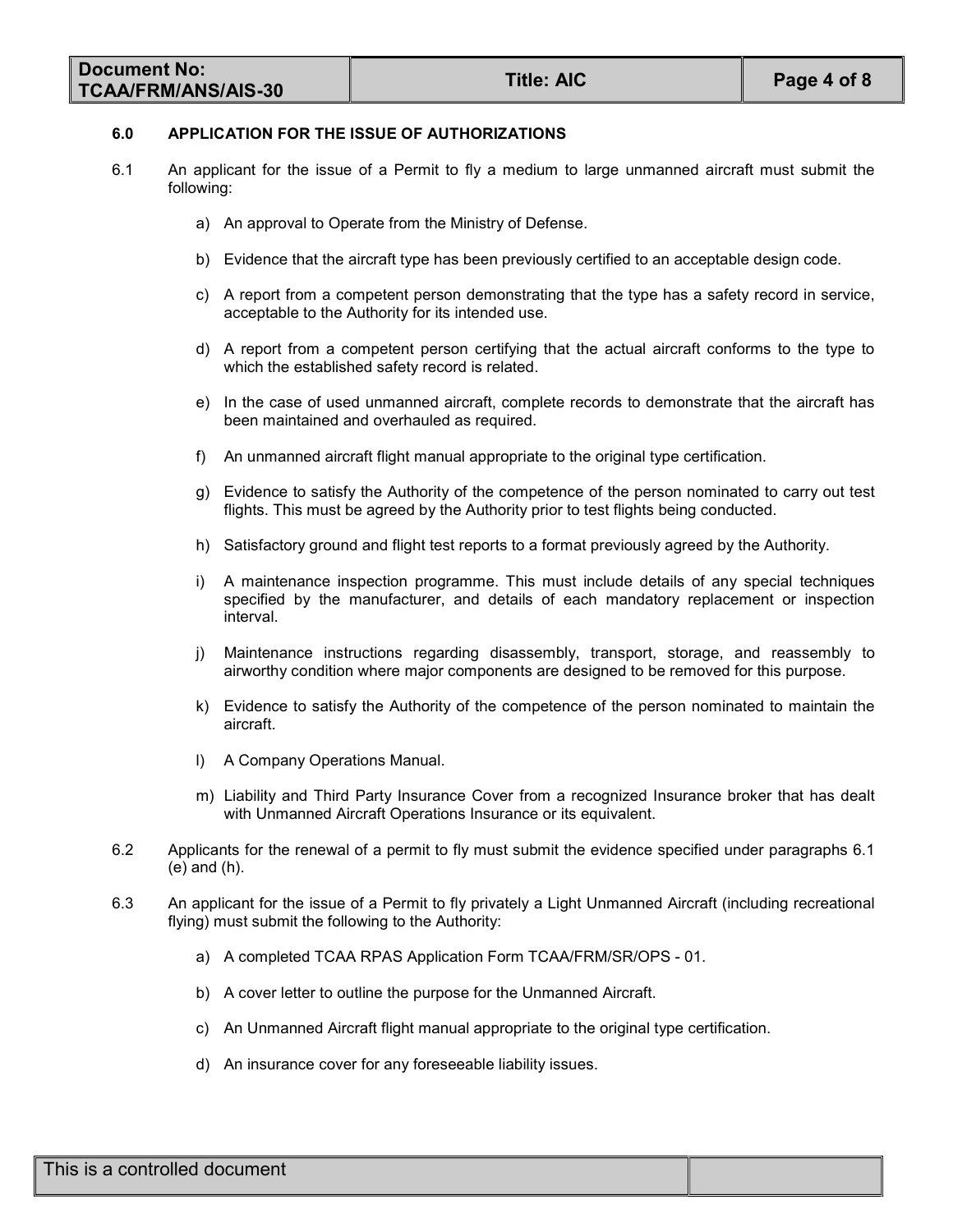| <b>Document No:</b>        | <b>Title: AIC</b> | Page 5 of 8 |
|----------------------------|-------------------|-------------|
| <b>TCAA/FRM/ANS/AIS-30</b> |                   |             |

- 6.4 An applicant for the issue of a Permit to fly commercially a Light Unmanned Aircraft must submit the following to the Authority:
	- a) An approval to Operate from the Ministry of Defense.
	- b) A completed TCAA RPAS Application Form TCAA/FRM/SR/OPS 01.
	- c) A cover letter to outline the purpose for the Unmanned Aircraft.
	- d) An Unmanned Aircraft flight manual appropriate to the original type certification.
	- e) A Company Operations Manual.
	- f) Liability and Third Party Insurance Cover from a recognized Insurance broker that has dealt with Unmanned Aircraft Operations Insurance or its equivalent.

# 7.0 CONDITIONS OF OPERATIONS

- 7.1 Unmanned Aircraft must be operated in compliance with any conditions of operation imposed on the permit to fly.
- 7.2 Unmanned Aircraft operations shall take place by day and in visual meteorological conditions with the device in visual sight at all times.
- 7.3 Except with the permission of the Authority, Unmanned Aircraft must not be operated above 400 feet AGL within 5 kilometers from any International Airport or 3 kilometers from a domestic aerodrome.
- 7.4 Unmanned Aircraft may not be operated over any city, town, or populous area including a crowd of people without prior permission from the Authority and any relevant local government body and that an acceptable safety case has been presented.
- 7.5 Unmanned Aircraft may not be operated in any controlled airspace, flying training area, or low flying area, unless the operator has prior written permission from the Authority and the Air Traffic Control unit.

## 8.0 PILOT QUALIFICATIONS

- 8.1 A Light Unmanned Aircraft may only be flown in Tanzania by:
	- a) The holder of the appropriate qualification issued by one of the organizations specified in paragraph 3.7, who is operating in compliance with any limitations or conditions attached to that qualification, or
	- b) A person who is undergoing training at a RPAS Company operating under the authority of one of the organizations specified in paragraph 3.7, and who is operating in compliance with any rules, limitations, or conditions required by that organization, or the Authority, or
- 8.2 A Medium Unmanned Aircraft may be flown in Tanzania by:
	- a) The holder of the appropriate qualification issued by one of the organizations specified in paragraph 3.7, who is operating in compliance with any limitations or conditions attached to that qualification, and acceptable to the Authority.
	- b) Holds or has previously held at least a Private Pilot's License,
	- c) Hold a current Instrument Rating (Single Engine or Multi Engine)

| This is a controlled document |  |
|-------------------------------|--|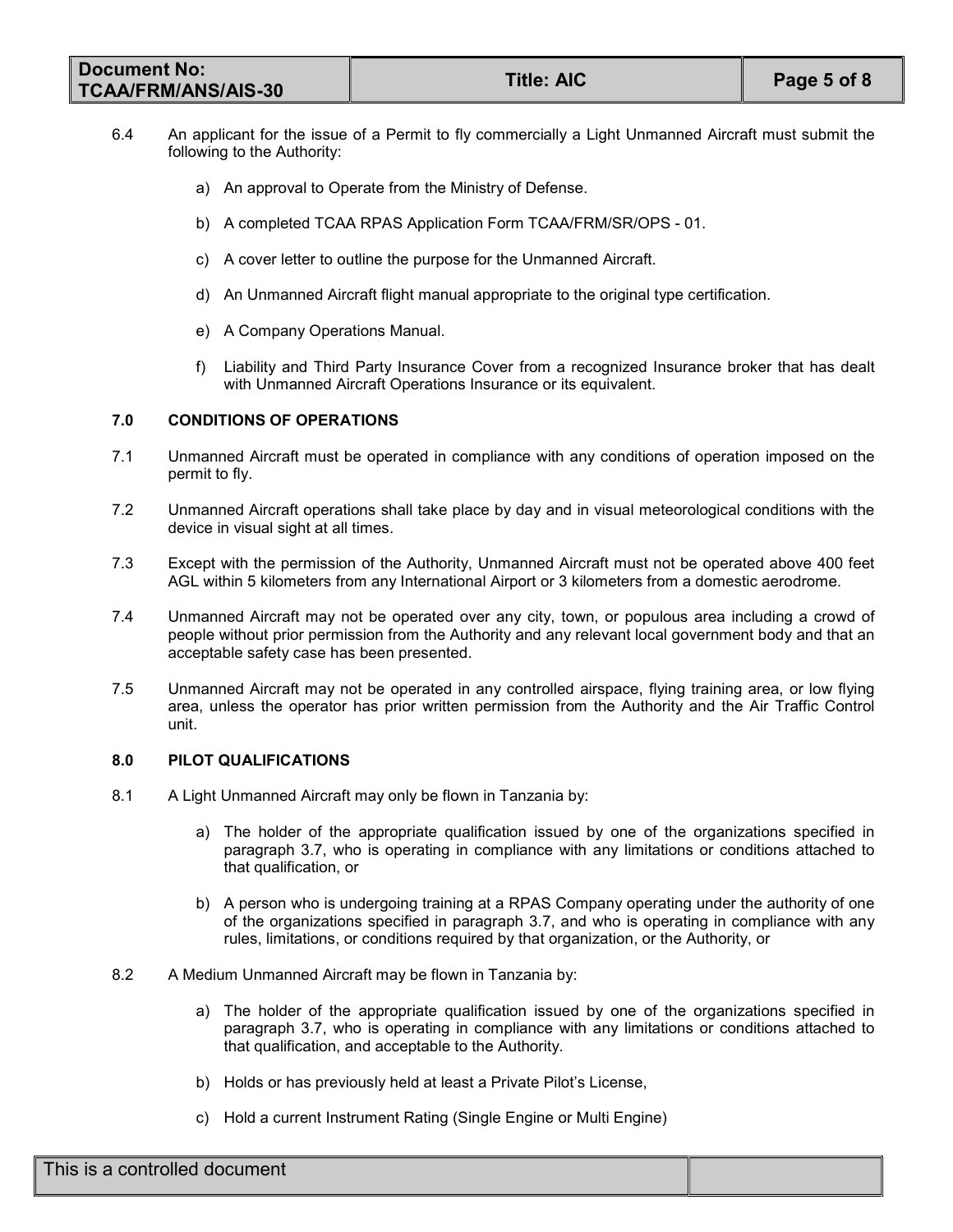| <b>Document No:</b>        | <b>Title: AIC</b> | Page 6 of 8 |
|----------------------------|-------------------|-------------|
| <b>TCAA/FRM/ANS/AIS-30</b> |                   |             |

- 8.3 A Large Unmanned Aircraft may be flown in Tanzania by:
	- a) The holder of the appropriate qualification issued by one of the organizations specified in paragraph 3.7, who is operating in compliance with any limitations or conditions attached to that qualification, and
	- b) Hold a current Commercial Pilot's License,
	- c) Hold a current Instrument Rating (Single Engine or Multi Engine).

# 9.0 AUTONOMOUS UNMANNED AIRCRAFT

- 9.1 Use of autonomous unmanned aircraft shall be strictly limited to public (governmental) functions such as delivery of disaster or emergency supplies, search and rescue, and other government operational missions.
- 9.2 The government entity conducting the autonomous public unmanned aircraft operations shall be responsible for oversight of the operations, including unmanned aircraft airworthiness and any operational requirements imposed by the government entity.
- 9.3 The government entity contracting for the service assumes the responsibility for oversight of the autonomous public unmanned aircraft operations.
- 9.4 Autonomous unmanned aircraft operations shall comply with rules of the air, as applicable to all aircraft in Tanzanian Airspace.
- 9.5 The Chairperson of the National Civil Aviation Security Committee (NCASC) shall, on a flight-by-flight basis, issue a Certificate of Authorization for a specific period of time that permits a government entity to operate an autonomous unmanned aircraft, in a particular area.
- 9.6 The NCASC shall prescribe security conditions and limitations for autonomous unmanned aircraft operations to ensure they do not jeopardize national security

# Please send your Application for Registration/Operation of Unmanned Aircraft (UA) to the following Address

Director General Attn!! Director of Safety Regulations Tanzania Civil Aviation Authority Banana/Kitunda Road Junction Aviation House 4<sup>th</sup> Floor P. O. Box 2819, Dar es Salaam, Tanzania

E-mail:- rbugomola@tcaa.go.tz or knewa@tcaa.go.tz or nkomba@tcaa.go.tz

## Cancel AIC No 5/17 (Pink 62) \_\_\_\_\_\_\_\_\_\_\_\_\_\_\_\_\_\_\_\_\_\_\_\_\_\_\_\_\_\_\_\_\_

| This is a controlled document |  |
|-------------------------------|--|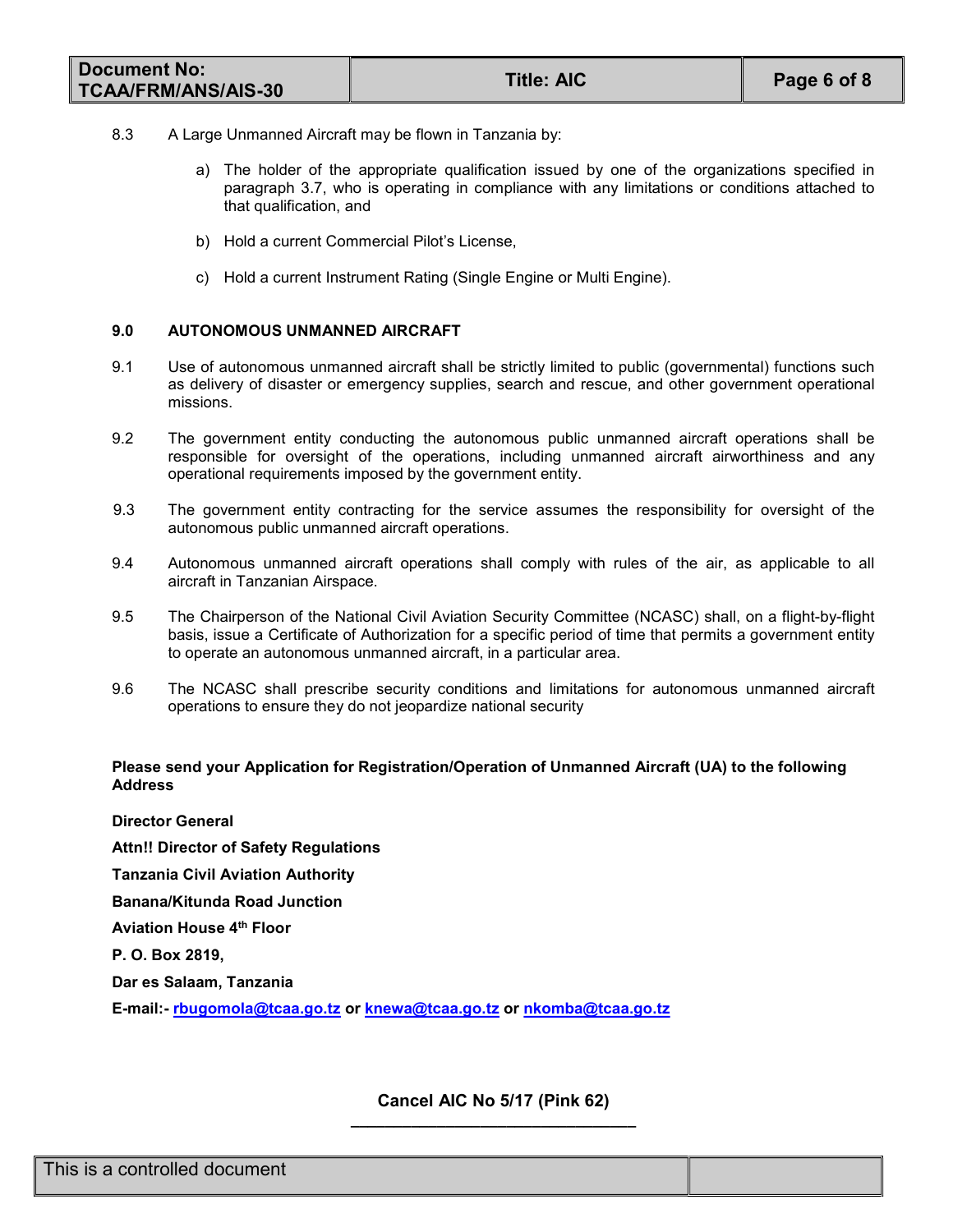| TCAA               | <b>TANZANIA CIVIL AVIATION AUTHORITY</b><br><b>FLIGHT OPERATIONS</b> | Revision: 0 |
|--------------------|----------------------------------------------------------------------|-------------|
| Document No:       |                                                                      |             |
| TCAA/FRM/SR/OPS-01 | <b>Title: Unmanned Aircraft System</b>                               | Page 1 of 2 |

# Application for Registration/Operation of Unmanned Aircraft (UA)

| 1.  |               | Name of the Owner                                                                                                                                                          |
|-----|---------------|----------------------------------------------------------------------------------------------------------------------------------------------------------------------------|
| 2.  | Nationality   |                                                                                                                                                                            |
| 3.  |               | <b>Physical Address</b>                                                                                                                                                    |
| 4.  |               | Telephone (Mobile)                                                                                                                                                         |
| 5.  | Email         |                                                                                                                                                                            |
| 6.  | manufacturer) | Type of remotely piloted aircraft<br>(as described by the                                                                                                                  |
| 7.  |               | Name of Manufacturer                                                                                                                                                       |
| 8.  |               | Remotely piloted aircraft<br>Manufacturer's Serial Number                                                                                                                  |
| 9.  |               | Details of Equipment Fitted or to<br>be Carried (e.g. surveillance<br>camera, night vision cameras or<br>Infrared and similar thermal<br>imaging/sensors technology, etc.) |
| 10. |               | Details of the types of operation(s) intended to be carried out by the Operator/owner:                                                                                     |
| (a) |               | <b>Commercial Use:</b>                                                                                                                                                     |
|     |               | Aerial photography/Filming                                                                                                                                                 |
|     |               | Agriculture for crop monitoring/inspection                                                                                                                                 |
|     |               | Search and rescue                                                                                                                                                          |
|     |               | Research and development                                                                                                                                                   |
|     |               | Educational/academic uses                                                                                                                                                  |
|     |               |                                                                                                                                                                            |

This is a controlled document